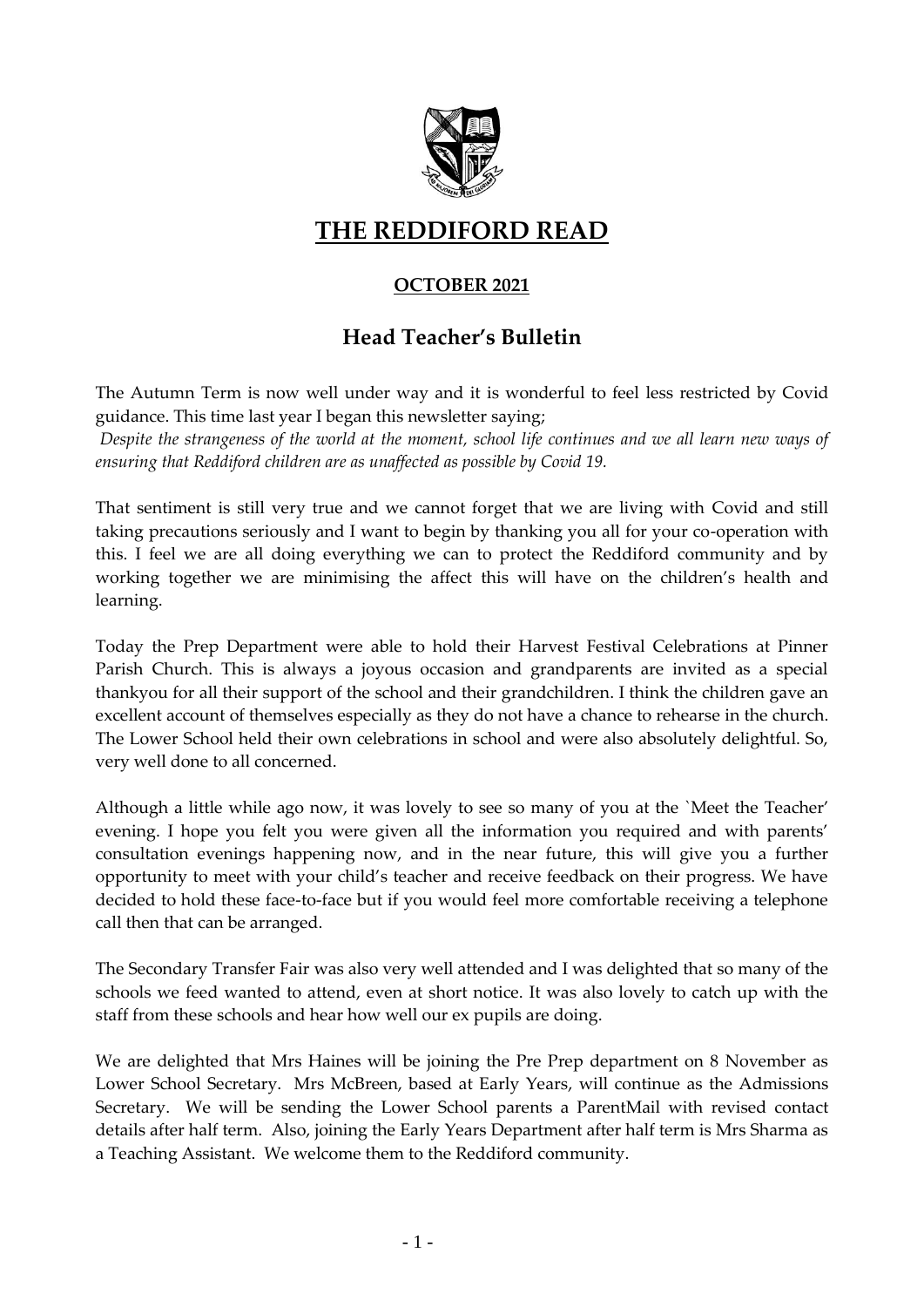We have a momentous change in the school regarding the renaming of the school houses. Nelson and Wellington have been house names for much of the 108 year history of the school with Churchill being added when the school expanded in the late 1990s. After much discussion the children put forward famous people that they felt are an inspiration to them and will be for future pupils. All pupils in Year 1 - Year 6 then voted on the suggestions and Attenborough (David), Parks (Rosa) and Hawking (Steven) came out as the winners. Therefore, from 1 November the house names will change as follows:

Churchill will become Hawking

Nelson will become Attenborough Wellington will become Parks

The House Captains will be giving presentations in an assembly after half term on the new house names, which I believe are more appropriate as they are reflective of the diversity of the 21st Century.

Therefore, all that remains is for me to wish you a happy half term break and I hope you will be able to have some quality time with your children.

Mrs J Batt Head Teacher

### **Upper School**

It has been a fantastic start to the year in the Prep department. We have seen a resumption of sports fixtures both home and away, as well as maths competitions against other schools. It has been wonderful, also, to have children from the Lower School coming up to join us for assembly or to make use of the Gym and Learning Hub.

I would like to thank you for your support in helping us to minimise the impact of COVID as we have established our new normal.

The Year 4 children had wonderful weather for their trip to the London Wetland Centre, supporting their learning about habitats. Earlier this week, Year 3 visited Celtic Harmony to experience a glimpse of Celtic life – the children really looked the part and made very convincing Celtic warriors! The children have concluded the half-term splendidly with their Harvest Festival today. I have set them a piece of research for the break on Satchel One, following our adoption of new House Names: Hawking, Attenborough and Parks. The children will have a chance to share their research in class and I very much look forward to the House Captain presentations in assembly.

I wish you all a wonderful half term.

Mr J Ford Head of Upper School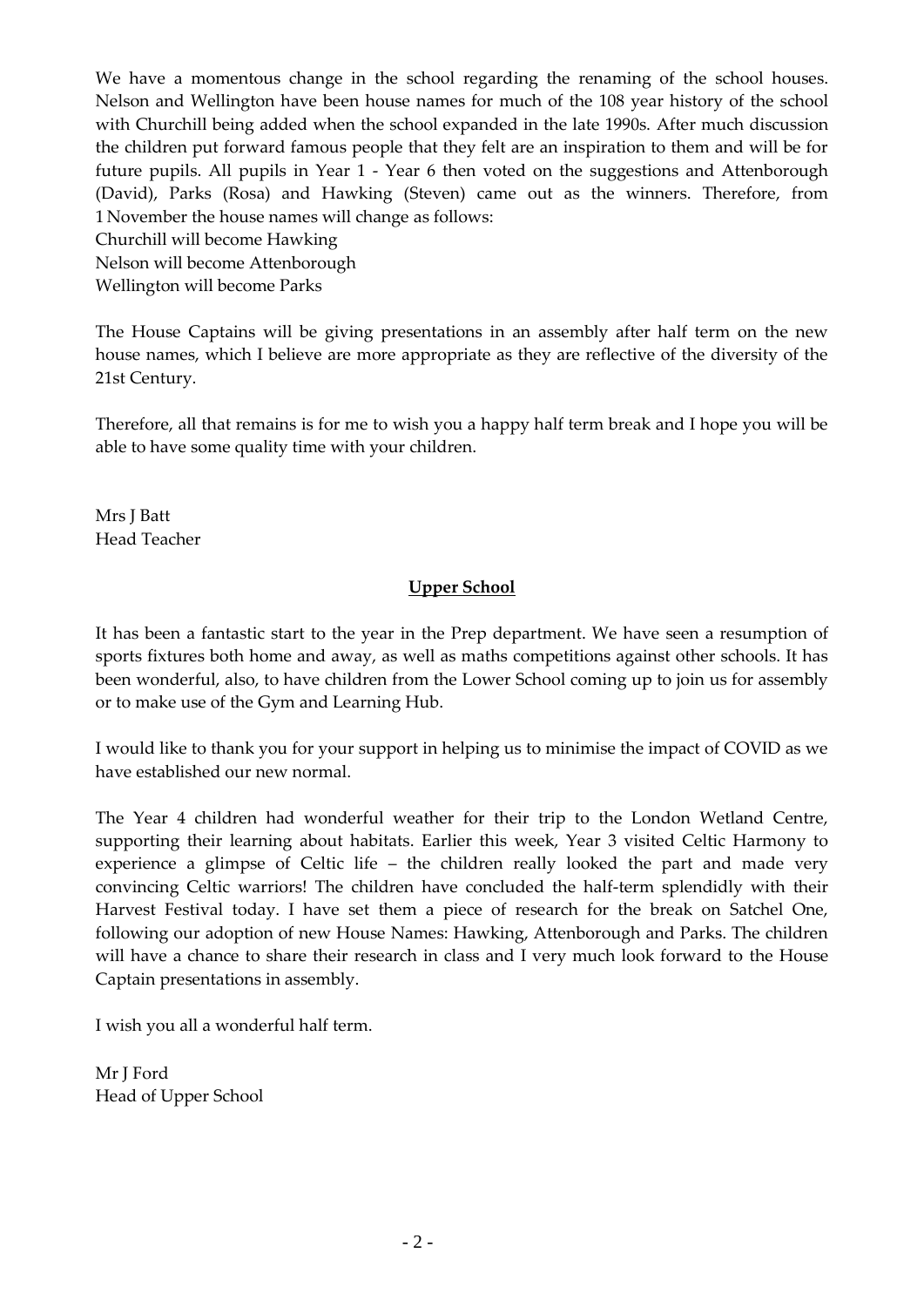#### **Lower School**

The Lower School children celebrated Harvest in their department assemblies this week. The Early Years children joined in with songs and narration through the story of The Gingerbread Man. The Pre Prep children sang harvest themed songs and narrated harvest poetry, they closed the celebration by singing our school hymn, which they sang fantastically. I'm very impressed by how quickly the Year 1 children have learnt all the words.

The Pre Prep School Council is now well under way with their first task being to sell the Remembrance Day poppies. The School Council is run by Mrs McMullen. The children elect one boy and one girl from each class to represent them at the council meetings.

The Reception children will be taking part in gymnastic lessons next half term as part of their PE curriculum. They will need to wear their Reddiford PE shorts underneath their trousers for ease of changing. It is vital that all the children can take off and put on their trainers, socks, trousers and red sweatshirts independently for these lessons. Reception aged children should be able to dress and undress themselves. We have already noticed that some children are struggling with removing and putting on their sweatshirts and some are too small to allow them to do this quickly and easily. Please ensure that your child's sweatshirt is of an adequate size to allow them to do this.

In Early Years, we have noticed that some of the children need to have a more varied diet in their lunches. In particular, more fruit, vegetables and protein and not so much carbohydrate. Remember that children need "me" sized portions and not adult portions. A variety of items is more appealing to young children.

I have set the Pre Prep children a mini project (no more than one side of A4, pictures can be included) on Satchel One, following our adoption of new House Names: Hawking, Attenborough and Parks. The children will have a chance to share their research in class and will then attend the Prep assembly where the House Captains (Year 6 pupils) will present their research into their House Hero.

You are reminded not to park across our neighbour's driveways or to park in the staff car park at the front of the Pre Prep building at any time.

Wishing you all a wonderful half term with your families, stay safe!

Mrs A McCabe Head of Lower School